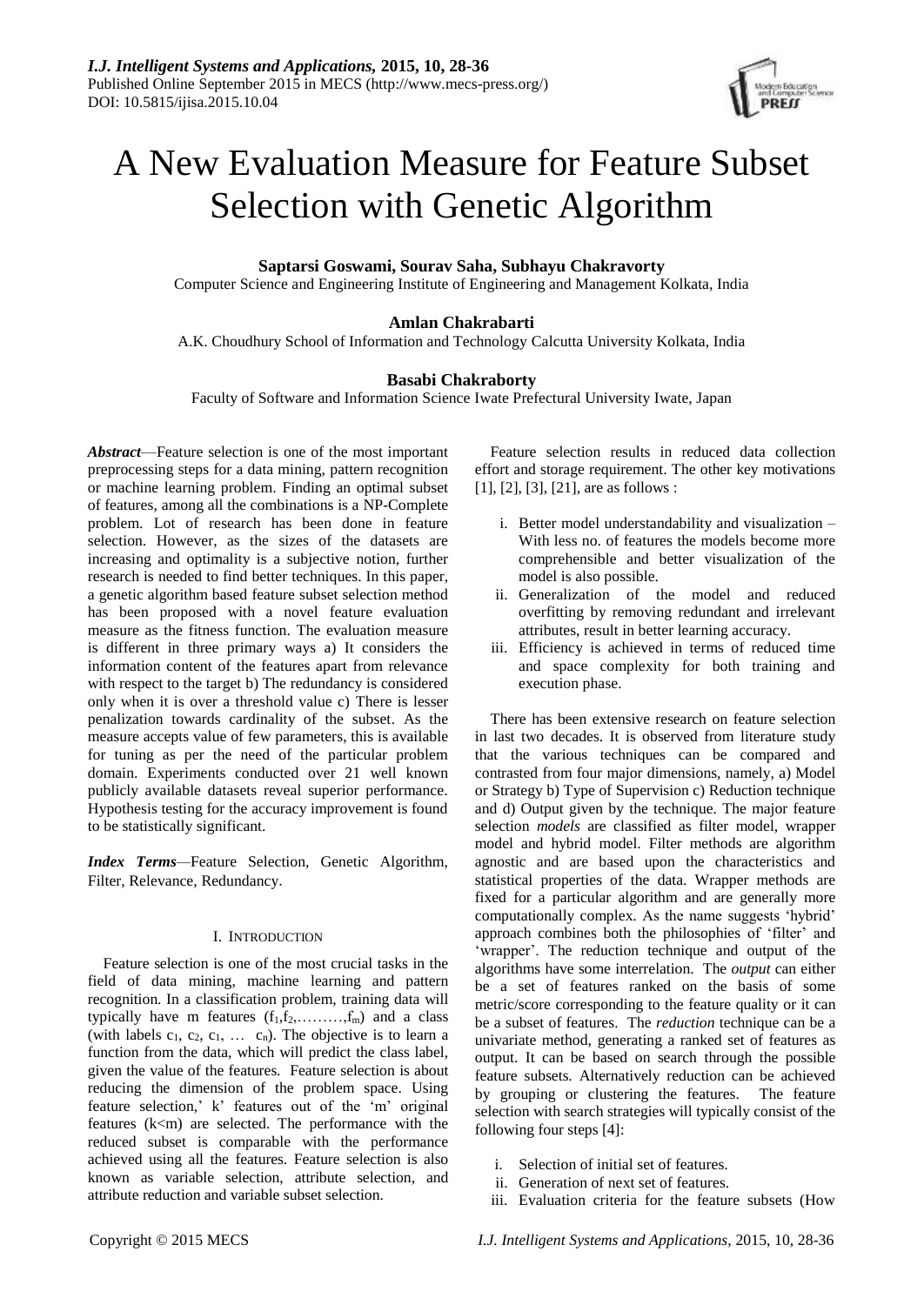good that particular subset is?). iv. Stopping Criteria.

As previously mentioned, the notion of optimality for the feature subsets is subjective in nature. For some cases the methods can also give an output with multiple feature subsets.

Based on the taxonomy defined above, the proposed feature selection method is for classification. It employs filter strategy; uses search based reduction technique, and produces a subset of features as output.

The unique contributions of the paper are as follows:

- A novel evaluation measure has been proposed to quantify the quality of the feature subsets
- The above evaluation measure has been used as a fitness function in GA, for efficient searching in the feature subset space.
- The results thus obtained have been compared with two widely used scores over a fairly large no. of datasets and have been tested for statistical significance.

The organization of the rest of the paper is as follows: In Section II, a brief overview of genetic algorithm and its application in feature selection has been discussed. In Section III, two popular scores to measure feature subset quality are discussed. The proposed evaluation measure with its different constituent and parameters are also described with necessary discussion on improvement areas. In Section IV, details of the experiment setup have been furnished along with different parameters and settings. In Section V, the results of the experiments have been presented and critically discussed, with necessary statistical analysis of the results. Section VI contains conclusion with direction for future work.

### II. GENETIC ALGORTHIM AND FEATURE SELECTION

#### *A. Basics of Genetic Algorithm*

Genetic Algorithm (GA) is a randomized adaptive search technique mimicking the process of natural selection. It has been applied to various problems and is proven to get optimal or near optimal solution in a relatively computationally less expensive manner [14]. The algorithm starts with a random set of the population. Each member of the population is referred as a 'Chromosome' representing a candidate solution. A candidate solution is generally encoded as a bit string, wherein each bit is referred as an 'Allele'. Encoding techniques in genetic algorithms (GAs) are problem specific and plays a crucial role in finding efficient solutions through genetic evolution. For the problem of feature selection, a solution is encoded as a binary string. The length of the binary string will be equal to the total no. of features. In the binary string, a '0' in a particular position will indicate exclusion of that feature and '1' in a particular position will indicate inclusion in the feature subset. For example, a candidate solution with binary

representation 10001001 indicates

- There are a total of eight features
- The feature subset comprises of feature<sub>1</sub>, feature  $5$ , and feature  $_8$  respectively.

The next important decision is choosing an appropriate fitness function  $f(x)$ , which attaches a numerical value to each of the solution candidate. This is to mimic the 'Survival of fittest' strategy i.e. the chromosomes with higher value of fitness function are more likely to survive and reproduce. Details of fitness functions used and 'proposed' are discussed in section III.

Initially the population set contains all randomly generated solutions that are initially produced. This is called the first generation of the population. Then the various genetic operators are applied over the population. The genetic operators help in the generation of a new population set from the old population set. The new population set is formed by the genetic reproduction of the parents to form the children. Various other genetic operators are also applied that help generate the new population set. These specialized operators help in better optimization of the problem. The conventional genetic operators are discussed below.

## *a) Selection:*

Selection operator usually works on a population to select strong individuals for reproduction. One of the popularly used selection methods is a *Roulette Wheel* method for reproducing a candidate solution in the next generation. In *Roulette Wheel* selection strategy, an individual having a higher fitness value is likely to be selected with higher probability as it is assumed to be one of the most promising solution candidates.

#### *b) Crossover:*

Crossover is derived from the natural phenomenon of mating, but it refers more specifically to *genetic recombination*, in which the genes of two parents are combined in some more or less random fashion to form the genotype of an offspring. The most common strategy is to pick up a locus point randomly and then the genes are interchanged between two randomly chosen parents yielding a couple of offspring. Let's assume that two members of a certain generation with representations 00110 and 11001 respectively are chosen randomly as parents and the locus point selected is second least significant bit position, then the off springs generated by crossover will be 00001 and 11110 respectively.

## *c) Mutation:*

While the crossover operation generates new combinations of genes, and therefore new combinations of traits, mutation can introduce completely new allele into a population. The mutation operator selects a locus point randomly and alters its value. So if mutation is to be applied to a chromosome having the bit string as 01010 and third least significant bit is selected as locus, mutation will produce 01110. Mutation brings in some randomness,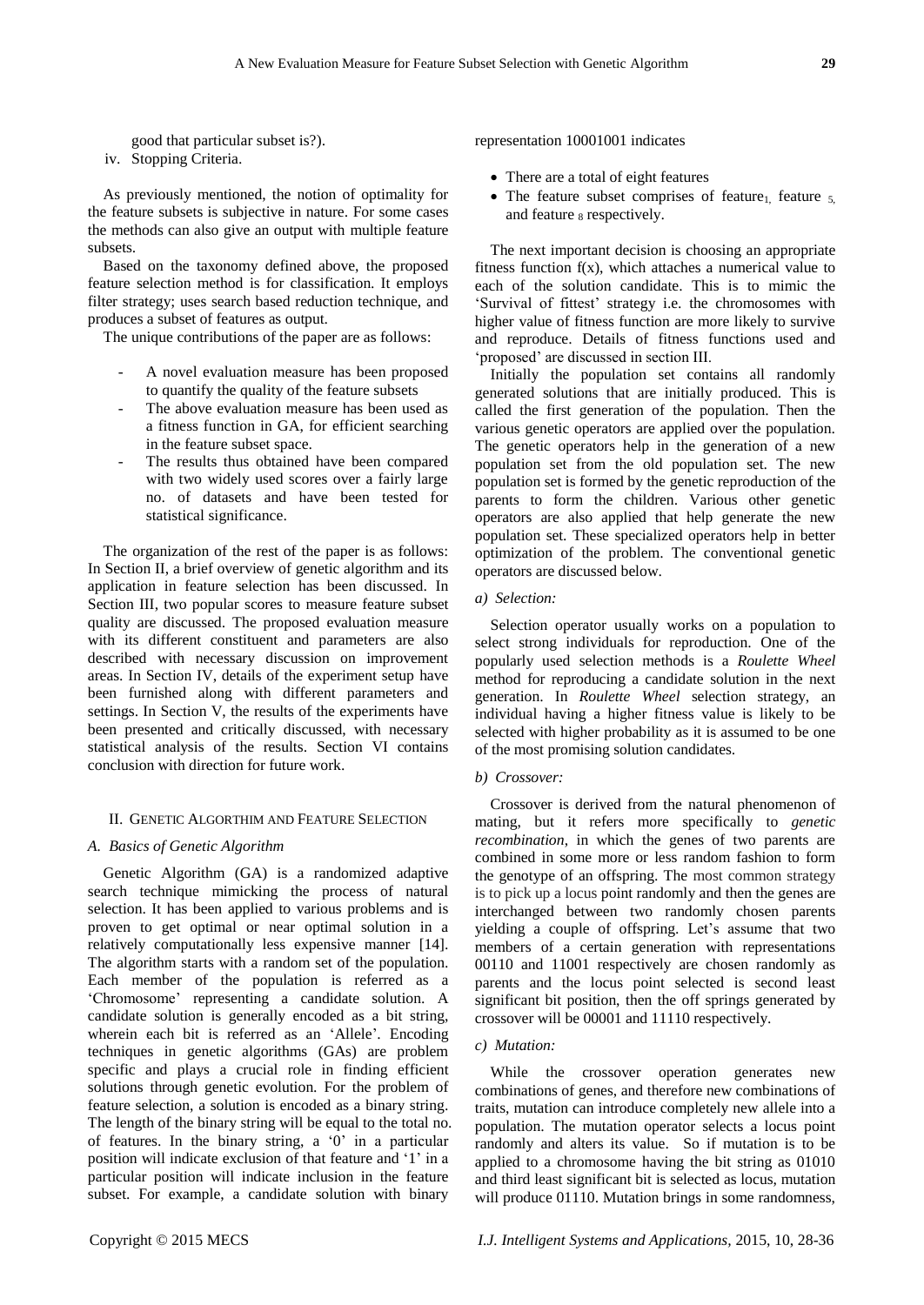preventing the solution from quickly converging to local optima.

There are two basic parameters of GA - crossover probability and mutation probability. Crossover probability is the probability of a selected individual to go through a crossover process with another selected individual and mutation probability is basically a measure of the likelihood that a randomly chosen bit will be flipped. For example, if a chromosome is encoded as a binary string of length 100 with 1% mutation probability, it means that 1 out of your 100 bits (on the average) picked at random will be flipped. These two parameters are completely problem specific and may need tuning. Using the above operators, better sets of solutions are expected to be generated through iterative cycles. The process terminates either after a predetermined number of iteration or at minimal or no change in average fitness value.

# *B. Genetic Algorithm in feature selection ( Related Works)*

Genetic Algorithm is a very robust search paradigm. From the late 90's, GA was being used for feature selection [22]. In [5], authors used genetic algorithm to improve feature selection for a neural network based classifier. The fitness function was calculated on the basis of classification accuracy and cost of performing the classification. In [6], authors use a filter method taking inconsistency rate as the fitness function. Inconsistency rate of a feature set is measured by looking at how inconsistent the feature subsets are becoming with respect to the class or target values. A two step approach for feature selection has been described in [7]. In the first step, minimum redundancy maximum relevance (mRMR) is used to filter out noisy features. In the second step GA is used like a wrapper method. The classification algorithms used in the above work are SVM and naive Bayes respectively. A GA based filter method has been proposed in [8], and a computationally light fuzzy set theoretic measure has been introduced and used as the objective function. A normalized mutual information feature selection (NMIFS) , has been used as a fitness function in a GA based filter method [20]. A GA and Simulated Annealing(SA) based technique has been proposed in [9], where an instance based fitness function has been employed. There are numerous other published papers on application and algorithms are available in this area, but reviewing them extensively given the volume is a difficult task. Hence some important works only have been mentioned.

Some of the key observations from literature study on GA based feature selection for classification are as follows:

a) GA has been mostly used in a wrapper type of feature selection, instead of in filter setting.

b) The experiment setups from previous papers, seem to be suffering from the limitations that either they are executed on datasets from specific domains or they are executed on limited of datasets.

The above reason motivates the current work to explore

GA based search in classification on relatively large no. of datasets. As per literature study, other used evolutionary techniques for feature selection are Ant Colony Optimization (ACO) [19] and Particle Swarm Optimization (PSO) [18] respectively.

# III. OPTIMIZATION OBJECTIVE

In this section, two widely used feature subset quality scores namely, correlation based feature selection (CFS) [10] and minimum redundancy maximum relevance (mRMR) [11] have been discussed briefly. Few areas of improvement have been discussed as a motivation of the new measure. An empirical study has been conducted over a well known publicly available dataset, to demonstrate the subjectivity involved in determining optimal feature subset.

## *A. Metrics Definitions:*

Both the above measures have been cited in more than 1000 research articles, which indicate the wide acceptability of the above measures in feature selection community.

CFS is given as

$$
S_{CFS} = \frac{k\overline{r}_{zc}}{\sqrt{k + k * (k-1) * \overline{r}_{ii}}}
$$
(1)

- Where  $S<sub>CFS</sub>$  is a measure indicating, quality of a feature subset
- $r_{zc}$  is the average of correlation between the features and the target variable
- $r_{ii}$  is the average inter-correlation between the components.
- 'k' is the cardinality of the selected feature subset

Any other measures like Relief, Symmetrical Uncertainty or Minimum Description Length (MDL) can also be used instead of correlation in equation I. [10] mRMR is given as

$$
S_{mRMR} = \frac{1}{k} \sum_{f_{i \in S}} I(f_i, C) - \frac{1}{k^2} \sum_{f_i f_{j \in S}} I(f_i, f_j).
$$
\n(2)

- $I(x,y)$  indicates some numerical measurement of association between x and y
- 'C' indicates the class or the target variable
- 'S' indicates the selected feature set
- 'k' is the cardinality of the selected features set
- Where  $f_i \& f_j$  are respectively the i<sup>th</sup> and j<sup>th</sup> feature of the feature subset

Both the above measures have two optimization objectives:

- i. To maximize the association between the features and the class
- ii. To minimize the association between the features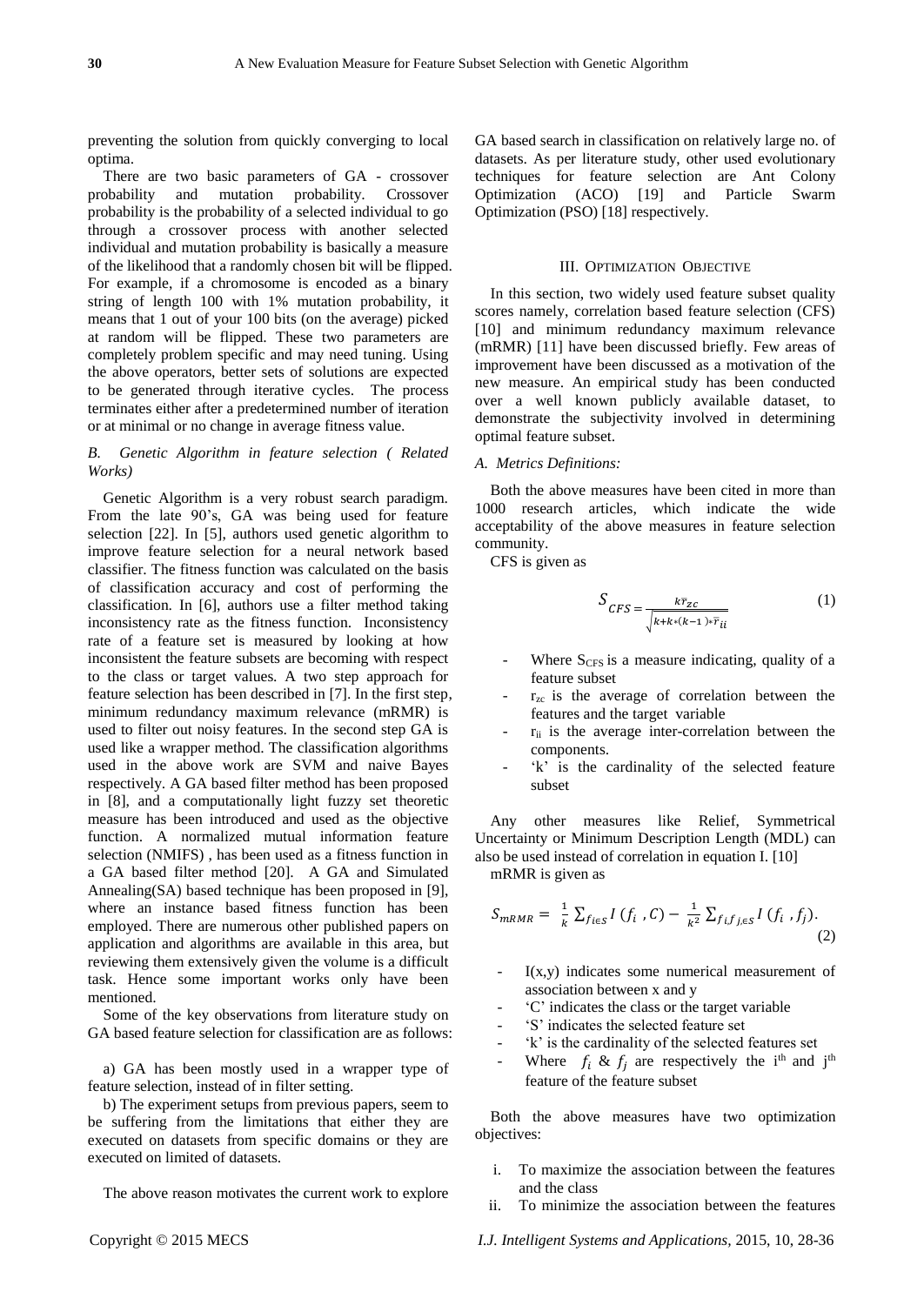Another important consideration is that, the measure should penalize the score, based on the cardinality of the feature subset. So if two feature subsets have similar quality score, the one with the lower cardinality should be selected. Basically this follows the principal of Ocaam's Razor which states, given a choice between alternatives which have equivalent results, the one which is simpler should get the preference.

For both the above scores, Mutual Information for measuring association between two variables has been used in experiments conducted. Mutual Information is given as

$$
H (Class) + H (Attribute) - H (Class,Attribute) \qquad (3)
$$

Where H indicates entropy.

Few areas of improvement concerning the above scores have been perceived , which are discussed as follows :

i. When evaluating redundancy of an attribute based on interrelations with other attributes, a concept of threshold is required. Let's illustrate this with the following example. Let's assume, Set 1 and Set 2 are two disjoint feature subsets with cardinality of three and total no. of features of the dataset is 10. The following matrix gives the relationship matrix between the features. The  $(i,j)$  th entry will give the strength of relationship or association between the featurei and featurej respectively. The upper diagonal is zeroed out as a symmetric metric has been assumed.



Fig.1. Relationship matrices

It can be understood from Fig 1, both CFS and mRMR will consider set2 (Sum 0.99) to have a higher effect of inter relation between attributes than set1 (Sum 0.97), which is not a true representation.

- ii. The penalization due to increase in cardinality of the feature sets needs to be reduced, especially for medium to high dimension datasets.
- iii. The individual information content of the variables also should be maximized, irrespective of its relation with the class. In the proposed measure, assignment of weights for both components of relevance has been provisioned.

## *B. Results:*

CFS and mRMR have been applied on **Wine** dataset [12] to motivate the problem. The dataset has 13 attributes, so the no. of possible feature subsets is 8191. The value of CFS for all the 8191 combinations has been enumerated. The feature subsets have been grouped by the cardinality



and plotted the average CFS and maximum CFS for that cardinality respectively. The result has been plotted in fig

Fig.2a. CFS vs Cardinality

Considerable dip in the value of the maximum CFS with the increase in cardinality is observed in fig 2a



Fig.2b. mRMR vs Cardinality

In fig 2b, similarly, average mRMR versus the cardinality of the feature subsets has been plotted. The dip in the cardinality of the feature subset, is much more evident in case of mRMR.

As a next part of the empirical study, we attempt to explore, if the best feature subset in terms of the above metric, results in best classification accuracy?

Both CFS and mRMR have been used to select the best feature subsets and instead of the best feature subset, top three feature subsets based on both the metrics are selected. They have been used to train three different classifiers namely, SVM, Decision tree and na  $\ddot{v}$ e Bayes. The results of the same are shown in Table 1. Rank 1, Rank 2 and Rank 3 indicate, the best three feature subsets as per CFS and mRMR.

Table 1. Classification Accuracy of various subsets

|        | <b>CFS</b> |                         |                       | mRMR       |                         |                                |
|--------|------------|-------------------------|-----------------------|------------|-------------------------|--------------------------------|
|        | <b>SVM</b> | Decision<br><b>Tree</b> | Na we<br><b>Bayes</b> | <b>SVM</b> | Decision<br><b>Tree</b> | Na <i>i</i> ve<br><b>Bayes</b> |
| Rank 1 | 88.89      | 83.33                   | 85.18                 | 77.8       | 77.78                   | 75.92                          |
| Rank 2 | 85.18      | 83.3                    | 83.33                 | 75.92      | 77.8                    | 75.92                          |
| Rank 3 | 90.7       | 83.33                   | 83.3                  | 75.92      | 77.8                    | 75.92                          |

The summary of the above study is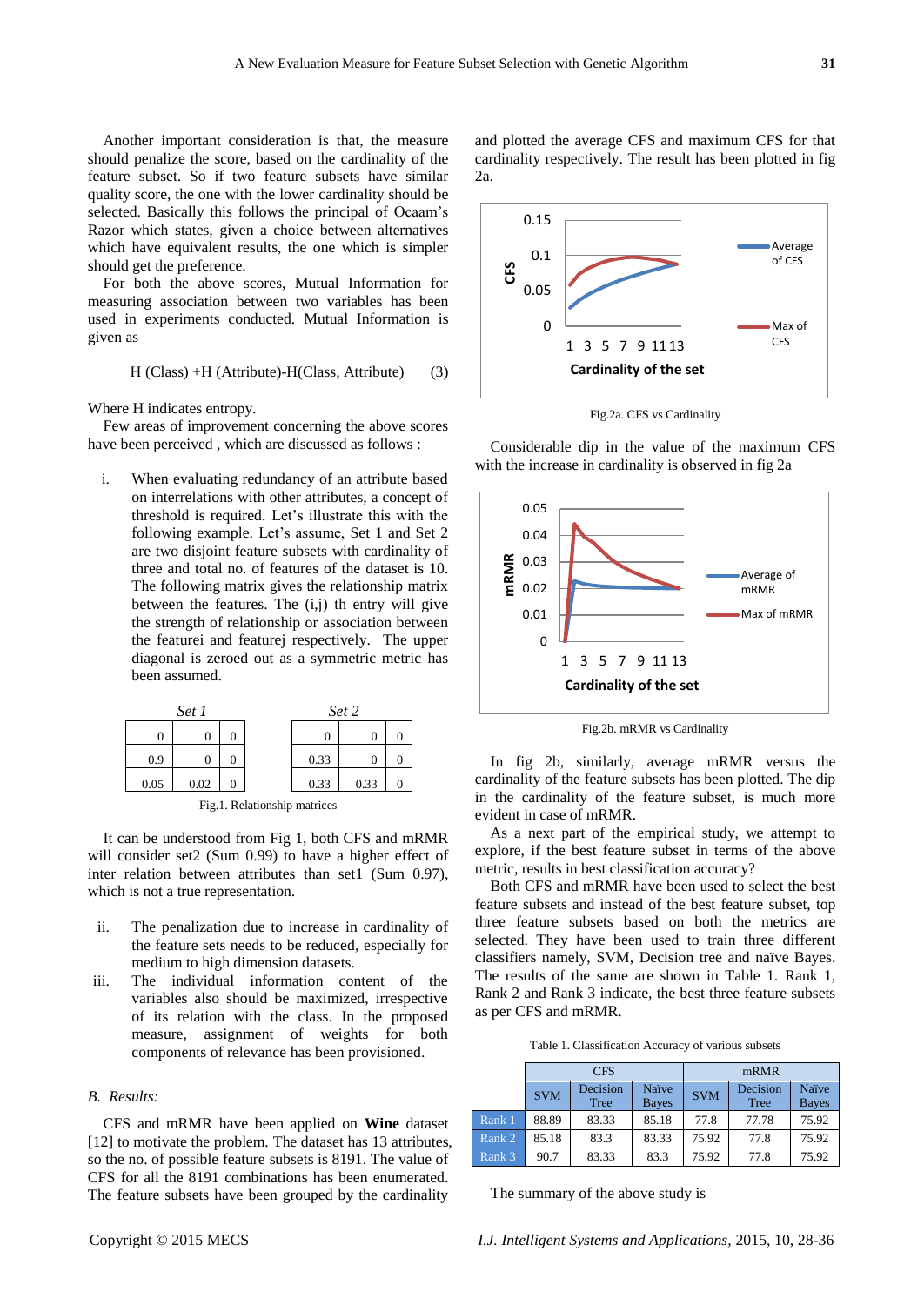- Even in a small dataset like wine, no. of subsets is 8191. So an exhaustive search over a medium and large sized dataset for best feature subset will be prohibitively expensive.
- The best metric value when grouped by cardinality of the feature subsets seems to be decreasing, with the cardinality of the subsets as demonstrated in fig 2a and fig 2b.
- Best three feature subsets are selected and it can be seen, that the best feature set, may not produce the best classification accuracy. As an example, the 3rd ranked feature subset by CFS when trained with SVM seems to produce a better result than the 1st Rank and 2nd Rank. This makes the feature selection problem more appropriate for GA, which can produce multiple near optimal solutions.

## *C. Proposition of our Score (fRMRRP)*

The proposed fitness function (fRMRRP) focuses on filtering redundancy, maximizing relevance, and reduced penalization for cardinality of the feature subsets.

Relevance has two components

- relevance with the class, measured by mutual information
- relevance of the attribute as measured by entropy

For filtering the redundant attributes, Pearson's correlation coefficient has been used. If the absolute value of the correlation between two variables is greater than a certain threshold then one of them is filtered out. The attribute with higher correlation with the class is retained. Suppose the threshold value is set at 0.8 and feature b and feature c has correlation value of 0.9 and mutual information of the features b and c with the class are 0.5 and 0.6 respectively, then only feature c will be included.

$$
S_{\text{fRMRRP}} = (a * \sum_{f_{i \in S}} I(f_i, C) + b * \sum_{f_{i \in S}} E(f_i)) / f(k))
$$
\n(4)

- $I(x,y)$  indicates some numerical measurement of relation between x and y
- 'C' indicates the class or the target variable
- 'E' indicates information content in individual attribute
- 'S' indicates the selected feature set
- 'k' is the cardinality of the selected features set
- $f(k)$  is a function of  $k$

fRMRRP uses 3 parameters, 'a' as a weight for relevance with the class, 'b' as a weight for individual relevance and 'c' as a threshold value. Both, 'E' and 'I' are scaled between [0, 1] for better comparison. As explained earlier, absolute value of Pearson correlation coefficient has been used for filtering redundant attributes. Pearson's correlation coefficient is often criticized because of its linearity and normalcy assumptions. Still it has been chosen because firstly, it's the most widely used measure and is well understood by research community; secondly it has a very well defined range and associated semantics. The different values that have been used are 0.75 for 'a', 0.25 for 'b' and 0.8 for 'c' respectively. For f (k), a sub-linear function is recommended which grows at a lower rate than the linear one. For the experimental setup, square root of k has been used.

## IV. EXPERIMENT SETUP

In this section, different steps of the experiment have been detailed. The descriptions of the software tools and libraries as well as the datasets used are enclosed. The parameter values as required by the algorithms and the measures are also discussed.

- i. The feature sets are represented as binary strings or 'chromosomes' as refereed by GA terminology.
- ii. The different parameters used for GA are :
	- i) 0.7 for crossover probability
	- ii) 0.05 for mutation probability
	- iii) Population size is taken as  $10 * n$ , where n is the no. of features
	- iv) The maximum iteration count used is 200
	- v) The fitness function used is fRMRRP as described in section III
- iii. The experiments have been conducted on 21 well known publicly available datasets using a) CFS b) mRMR and c) fRMRRP as the fitness functions. The datasets are quite varied given that some of the datasets have as many as 85 features and 41 labels as enclosed in table 2.

| Dataset             | # Attributes | #Class         |
|---------------------|--------------|----------------|
| Darma               | 34           | 6              |
| Hepatatitis         | 19           | $\overline{2}$ |
| Seeds               | 7            | 3              |
| Glass               | 9            | 6              |
| Wine                | 13           | 3              |
| Cleaveland          | 13           | 5              |
| <b>Breasttissue</b> | 9            | 6              |
| Sonar               | 60           | $\overline{c}$ |
| Heart               | 13           | $\overline{2}$ |
| Wbdc                | 30           | $\overline{c}$ |
| Specftfheart        | 44           | $\overline{c}$ |
| Ilpd                | 10           | $\overline{c}$ |
| Biodeg              | 41           | $\overline{2}$ |
| Optdgt              | 64           | 10             |
| Ion                 | 33           | 2              |
| Pageblocks          | 10           | 5              |
| Waveforms           | 21           | 3              |
| Veichle             | 18           | 4              |
| <b>Bands</b>        | 19           | $\overline{c}$ |
| Textue              | 40           | 10             |
| Coli                | 85           | 41             |

Table 2. Dataset details

iv. Classification Accuracy (Eqn. 5) have been used for comparing the performance of the methods, Support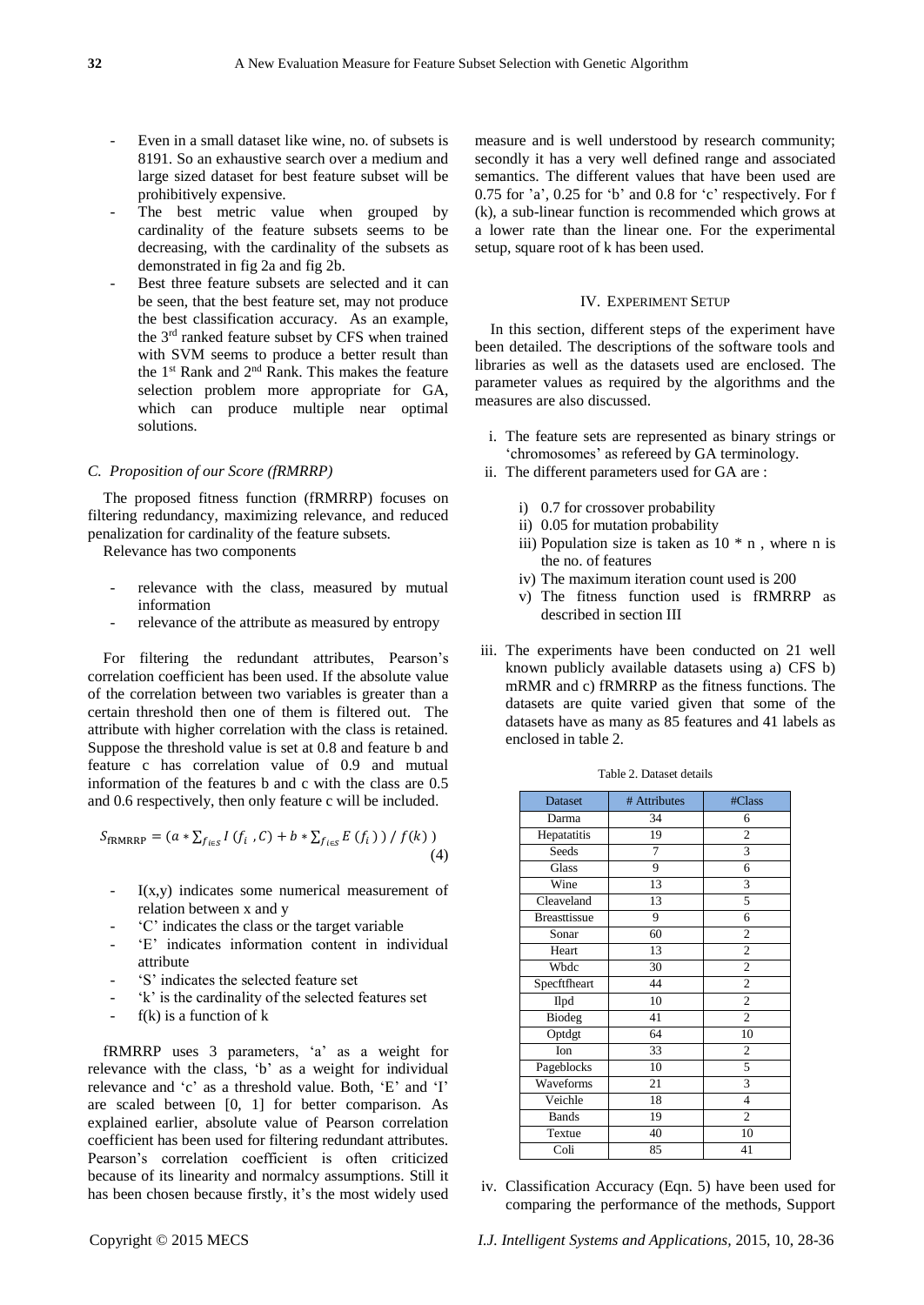Vector Machine (SVM) has been used as the classifier.

The datasets used are listed in table 2, they are taken from public sources [12] and [13] and hence the results are easily reproducible.

'R' [15] has been used as the computing environment. Different libraries of 'R' namely 'GA '[14], 'e1071' [16], 'entropy' [23] have been used for the experiment. As the name of the libraries suggest,

- i). 'GA' has been used for genetic algorithm implementation
- ii). 'e1071' has been used for implantation of SVM
- iii). 'entropy' has been used to estimate entropy and mutual information
- v. In case of multiple feature subsets having same value of the metric, the common features are selected. It was observed that fRMRRP produced more no. of feature subsets as optimal than the other two methods. So if following three feature subsets are tied as best feature subsets as shown in table 3, the feature subset consisting of {F1, F3, F6} is selected. The example assumes a dataset with 6 features namely F1, F2, F3, F4, F5 and F6 respectively.

Table 3. Illustration using fRMRRP

|                         |  | F3 | $F_{5}$ |  |
|-------------------------|--|----|---------|--|
| <b>Feature Subset 1</b> |  |    |         |  |
| <b>Feature Subset 2</b> |  |    |         |  |
| Feature Subset 3        |  |    |         |  |
| <b>Total Presence</b>   |  |    |         |  |

#### V. RESULTS AND DISCUSSION

In this section, the results of the different experiments have been enclosed and critically discussed. In subsection A, the classification accuracy using different methods have been compared and the difference has been tested for statistical significance. In subsection B, the average classification accuracy has been presented with no. of classes in each dataset.

# *A. Analyzing the classififaction accuracy*

The classification accuracy with SVM [16] has been presented in table 4. There are other measures of a classifier performance like precision, recall, f-score, ROC etc and classification accuracy is not a good indicator when there is a high class skew. Classifier accuracy is one of the most used metrics to assess performance of a classifier. At first, the classification accuracy, with all features is computed. Three feature subsets are found using GA with a) CFS b) mRMR c) fRMRRP respectively as fitness functions. Classification accuracy is calculated on separate models built on these three feature subsets. Classification accuracy is a ratio given by

$$
Acc = \frac{\text{\# of correctly classified instances}}{\text{\# instances}} \tag{5}
$$

## The comparison has been given in table 4.

Table 4. Comparison of classification accuracy between all features and that from GA

| dataset             | All<br><b>CFS</b> |       | mRMR  | <b>fRMRRP</b> |
|---------------------|-------------------|-------|-------|---------------|
|                     | features          |       |       |               |
| Seeds               | 95.23             | 95.23 | 82.53 | 90.47         |
| Glass               | 69.23             | 46.15 | 47.69 | 66.15         |
| <b>Breasttissue</b> | 65.62             | 34.37 | 37.5  | 62.5          |
| II <sub>pd</sub>    | 70.68             | 70.68 | 70.68 | 71.26         |
| Pageblocks          | 95.24             | 95.49 | 91.65 | 92.65         |
| Wine                | 100               | 96.29 | 83.33 | 96.29         |
| Cleaveland          | 62.22             | 57.78 | 57.78 | 61.11         |
| Heart               | 76.54             | 70.37 | 71.6  | 76.54         |
| Veichle             | 75.59             | 35.43 | 52.75 | 71.25         |
| Hepa                | 83.33             | 83.33 | 83.33 | 83.33         |
| <b>Bands</b>        | 67.27             | 57.27 | 59.09 | 70            |
| Waveforms           | 86.26             | 33    | 33.33 | 54.26         |
| Wbdc                | 96.49             | 85.96 | 66.08 | 95.9          |
| Ion                 | 94.33             | 79.24 | 73.58 | 87.73         |
| Darma               | 95.37             | 64.5  | 57.88 | 93.51         |
| Textue              | 98.84             | 98.42 | 16.05 | 84.31         |
| Biodeg              | 87.06             | 67.82 | 67.82 | 86.75         |
| Specftfheart        | 85.18             | 86.41 | 85.18 | 87.65         |
| Sonar               | 85.48             | 73.02 | 52.38 | 85.71         |
| Optdgt              | 65.79             | 63.66 | 36.34 | 98.76         |
| Coli                | 71.49             | 74.61 | 47.09 | 77.26         |

Average measure is not very scientific because may be in 5 out of 6 cases method 1 performs better than method2, but in one case method 2 performs better and by a significant margin. The paired t - test can be an option, but it will generate too many combinations. So, as suggested in [17], Friedman's non-parametric test is employed. Other popular measures like ANOVA could have been used. Friedman test has been given preference because of no assumption about the underlying model.

Given a data  $[x_{ij}]_{n*k}$  is to be replaced by  $[r_{ij}]_{n*k}$ where  $r_{ij}$  denotes the ranks, in case of a tie,  $r_{ij}$  is replaced by an average value of the ranks when a tie occurs. The average rank is given in the equation below.

$$
r_{.j} = \frac{1}{n} \sum_{i=1}^{n} r_{ij}
$$
 (6)

The mean ranks, obtained for all the four feature sets is given in table 5.

Table 5. Mean rank of the feature sets

| Method       | <b>Mean Rank</b> |
|--------------|------------------|
| <b>CFS</b>   | 2.88             |
| mRMR         | 3.52             |
| fRMRRP       | 1.98             |
| All features | 1.62             |

The Friedman statistics has a very low p value with a degree of freedom 3. So the null hypothesis that, there is no difference between the four methods is rejected. As the no. of features increase, fRMRRP seems to perform better, in the 6 datasets which has attributes greater than 40, fRMRRP gives a better mean rank, than with full feature subset. However, this can only be concluded when tested over a large no. of datasets.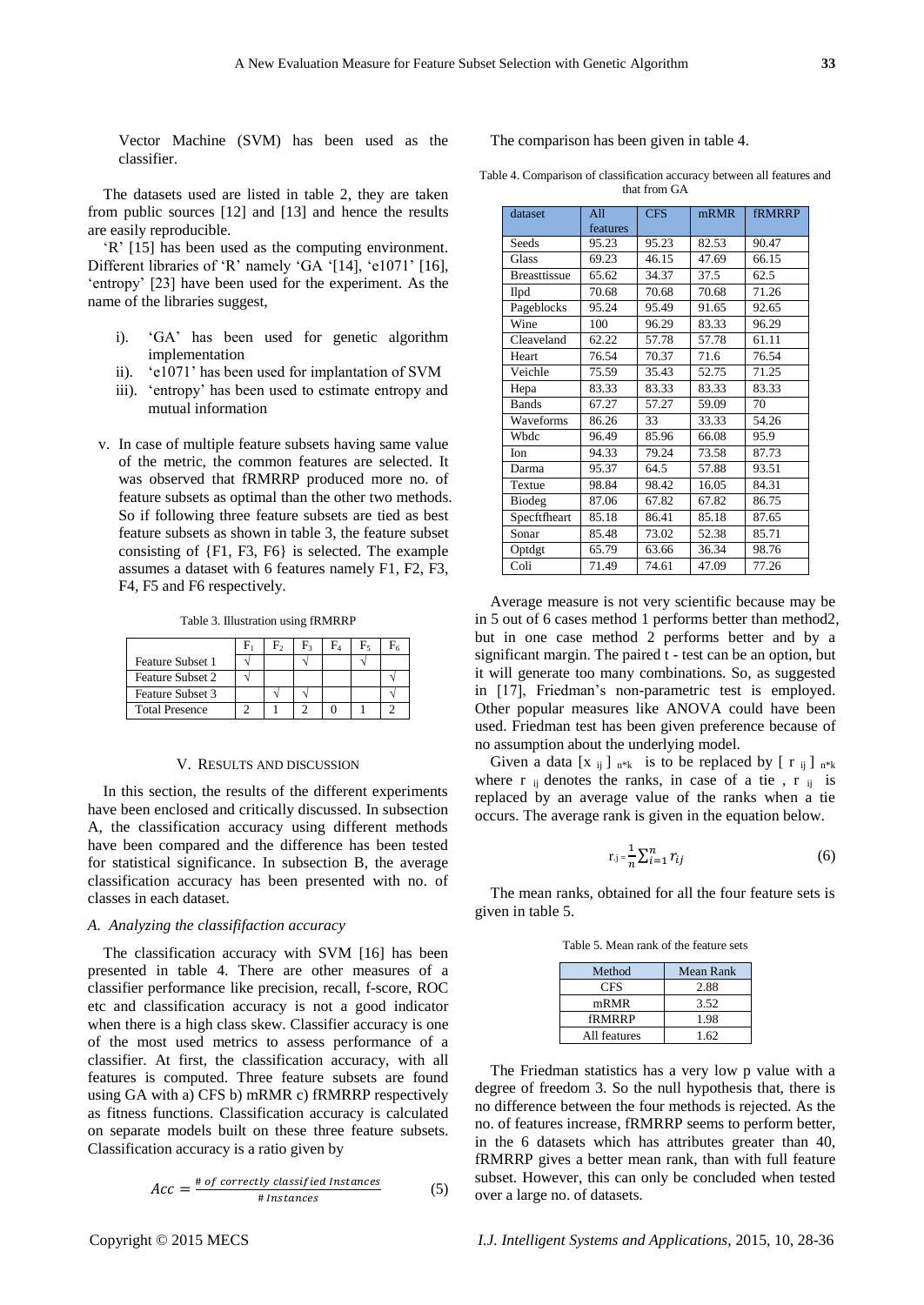One of the important considerations of any feature selection method is that the performance achieved using reduced feature subset and the performance achieved using all features should be equivalent or close. A paired t-test have been conducted between classification accuracy achieved by the following three paired combinations.

- a) Selected feature sets through CFS  $(S<sub>CES</sub>)$  and all features
- b) Selected feature sets through mRMR  $(S<sub>mRMR</sub>)$ and all features
- c) Selected feature sets through fRMRRP (SFRMRRP) and all features

The p-values of the above comparisons are enclosed in Table 6a.

Table 6a. Paired t-test results all features and the three methods

| Comparison           | p-value |  |  |
|----------------------|---------|--|--|
| All and $SCES$       | 0.001   |  |  |
| All and $S_{mRMR}$   | 0.00007 |  |  |
| All and $S_{fRMRRP}$ | 0.09    |  |  |

So it can be observed that the null hypothesis for the first two cases can be rejected, but the null hypothesis for the third case cannot be rejected. Thus it can't be concluded that the difference between results obtained with all features and S<sub>mRMRFP</sub> is statistically significant. However, the difference in results using the full feature set as compared to using CFS and mRMR is not due to chance at a critical value of even 0.01.

A comparison as presented in table 6b, also have been done between mRMRFP , CFS and mRMR for statistical significance of the difference.

Table 6b. Paired t-test results between fRMRRP and other two methods

| Comparison                  | p-value |
|-----------------------------|---------|
| $S_{fRMRRP}$ and $S_{CFS}$  | 0.003   |
| $S_{fRMRRP}$ and $S_{mRMR}$ | 0.00004 |

From the above table, the null hypothesis that there is no no statistically significant difference is rejected. The overall reduction in feature sets is 39.5% and on the average it is 37.63% by the proposed method. It is to be noted, the average reduction in no. of features in case of fRMRRP is lesser than CFS or mRMR. mRMR has the highest reduction rate , but at the same time the worst classification accuracy.

### *B. Average classififaction accuracy and .no of classes*

As the no. of classes or labels increases in a dataset, the harder the problem becomes. In table 7, the datasets have been grouped by the .no of classes they have.

Table 7. Average Classification accuracy by # Classes

|        | All      |            |      |               |
|--------|----------|------------|------|---------------|
| #Class | features | <b>CFS</b> | mRMR | <b>fRMRRP</b> |
| 2      | 82.9     | 74.9       | 70.0 | 82.8          |
| 3      | 93.8     | 74.8       | 66.4 | 80.3          |
|        | 75.6     | 35.4       | 52.8 | 71.3          |
| 5      | 78.7     | 76.6       | 74.7 | 76.9          |
|        | 76.7     | 48.3       | 47.7 | 74.1          |
| 10     | 82.3     | 81.0       | 26.2 | 91.5          |
| 41     | 71.5     | 74.6       | 47.1 | 77.3          |

The above table is also represented using a line graph , to appreciate the relation between average classification accuracy and no. of classes. The comparison has been shown between"all features" and "selected features" by proposed method.



Fig.3. Comparing average classification accuracy by # of classes.

It is observed that , the average classification accuracy using the porposed method becomes better , as the no. of classes increase.

#### VI. CONCLUSION

In this paper, a novel measure (fRMRRP) for feature subset quality has been proposed which refines the notion of relevance and redundancy of a feature. This has been used as fitness function i.e. an optimization objective for Genetic Algorithm. The proposed method achieves close to 40% reduction in cardinality of feature set. When compared with all the features, the said reduction is achieved without any statistically significant performance degradation measured in terms of classification accuracy. The proposed metric seem to deliver superior results as the no. of classes or labels and size of the dataset increase. It produces better performance compared to feature subsets selected using CFS and mRMR and the gain in performance is statistically significant. The results also indicate potential of superior performance even compared with all features for high dimensional feature set. As an extension of the work, a study on tuning the various parameters of fRMRRP and experiments with larger datasets is planned.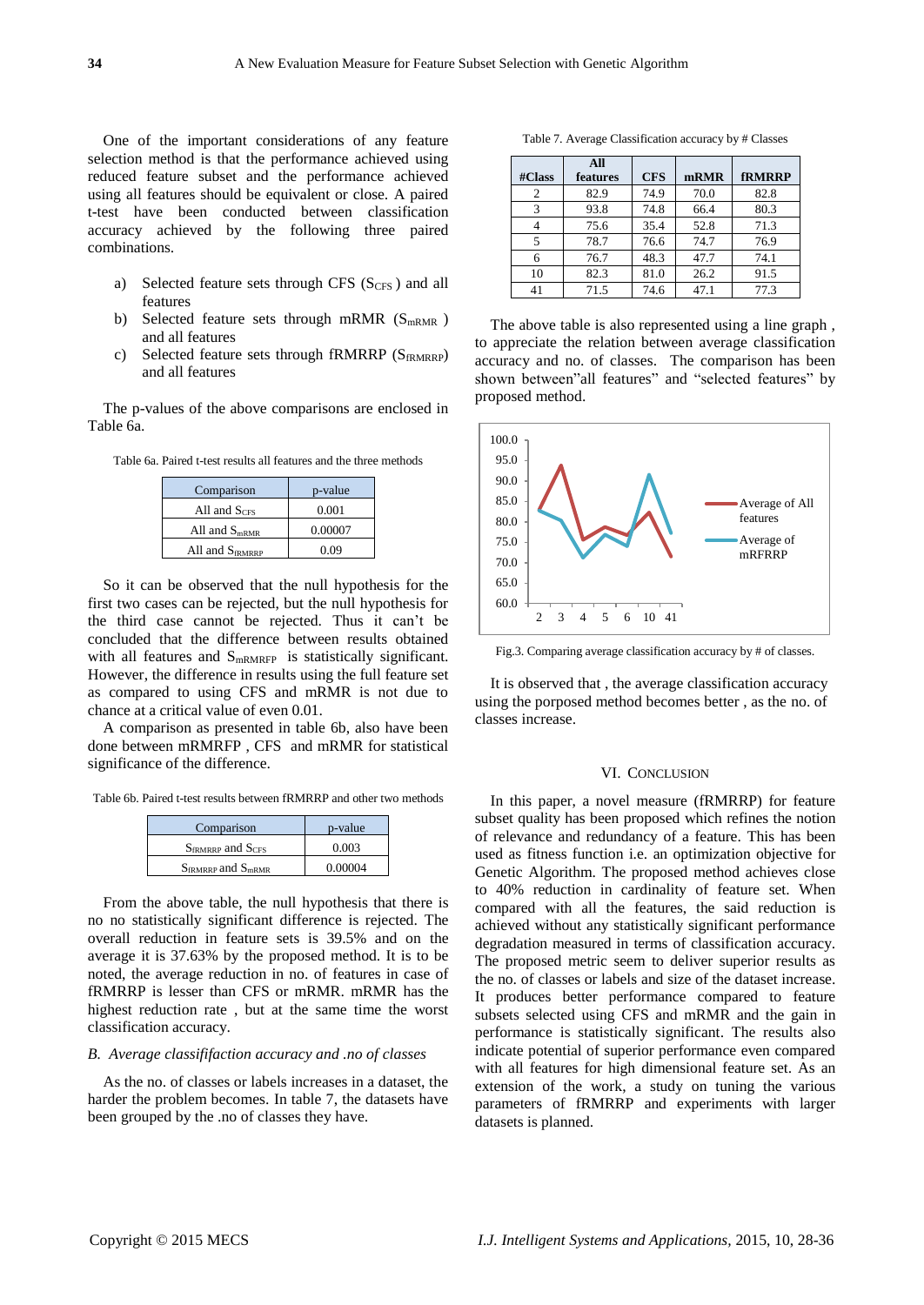### **REFERENCES**

- [1] Huan Liu, Lei Yu (2005) Toward Integrating Feature Selection Algorithms for Classification and Clustering , IEEE Transactions On Knowledge and Data Engineering, VOL. 17, NO. 4, April
- [2] Isabelle Guyon , Andr´e Elisseeff (2003) An Introduction to Variable and Feature Selection, Journal of Machine Learning Research 3 (2003) 1157-1182
- [3] Liu, H., Motoda, H., Setiono, R., & Zhao, Z. (2010, June). Feature selection: An ever evolving frontier in data mining. In Proc. The Fourth Workshop on Feature Selection in Data Mining (Vol. 4, pp. 4-13).
- [4] Arauzo-Azofra, Antonio, José Luis Aznarte, and José M. Ben fez. "Empirical study of feature selection methods based on individual feature evaluation for classification problems." Expert Systems with Applications 38.7 (2011): 8170-8177.
- [5] Yang, Jihoon, and Vasant Honavar. "Feature subset selection using a genetic algorithm." In Feature extraction, construction and selection, pp. 117-136. Springer US, 1998.
- [6] Lanzi, Pier Luca. "Fast feature selection with genetic algorithms: a filter approach." In Evolutionary Computation, 1997., IEEE International Conference on, pp. 537-540. IEEE, 1997.
- [7] El Akadi, Ali, Aouatif Amine, Abdeljalil El Ouardighi, and Driss Aboutajdine. "A two-stage gene selection scheme utilizing MRMR filter and GA wrapper."*Knowledge and Information Systems* 26, no. 3 (2011): 487-500.
- [8] Basabi Chakraborty, "Genetic Algorithm with Fuzzy Operators for Feature Subset Selection", *IEICE Trans on Fundamentals of Electronics, Communications and Computer Sciences* Vol.E85-A, No.9, pp.2089– 2092,September2002.
- [9] Gheyas, Iffat A., and Leslie S. Smith. "Feature subset selection in large dimensionality domains." Pattern recognition 43, no. 1 (2010): 5-13.
- [10] Hall, M. A. (1999). Correlation-based feature selection for machine learning (Doctoral dissertation, The University of Waikato).
- [11] Peng, Hanchuan, Fulmi Long, and Chris Ding. "Feature selection based on mutual information criteria of maxdependency, max-relevance, and min-redundancy." Pattern Analysis and Machine Intelligence, IEEE Transactions on27.8 (2005): 1226-1238.
- [12] Bache, K. & Lichman, M. (2013). UCI Machine Learning Repository [http://archive.ics.uci.edu/ml]. Irvine, CA: University of California, School of Information and Computer Science.
- [13] J. Alcalá-Fdez, A. Fernandez, J. Luengo, J. Derrac, S. García, L. Sánchez, F. Herrera. KEEL Data-Mining Software Tool: Data Set Repository, Integration of Algorithms and Experimental Analysis Framework. Journal of Multiple-Valued Logic and Soft Computing 17:2-3 (2011) 255-287.
- [14] Luca Scrucca (2013). GA: A Package for Genetic Algorithms in R. Journal of Statistical Software, 53(4), 1- 37. URL http://www.jstatsoft.org/v53/i04/.
- [15] R Core Team (2013). R: A language and environment for statistical computing. R Foundation for Statistical Computing, Vienna, Austria. ISBN 3-900051-07-0, URL: http://www.R-project.org/.
- [16] David Meyer, Evgenia Dimitriadou, Kurt Hornik, Andreas Weingessel and Friedrich Leisch (2012). e1071: Misc Functions of the Department of Statistics (e1071), TU Wien. R package version 1.6-1. http://CRAN.R-

project.org/package=e1071.

- [17] Demšar, Janez. "Statistical comparisons of classifiers over multiple data sets." The Journal of Machine Learning Research 7 (2006): 1-30.
- [18] Chakraborty, Basabi. "Feature subset selection by particle swarm optimization with fuzzy fitness function." Intelligent System and Knowledge Engineering, 2008. ISKE 2008. 3rd International Conference on. Vol. 1. IEEE, 2008.
- [19] Kanan, Hamidreza Rashidy, and Karim Faez. "An improved feature selection method based on ant colony optimization (ACO) evaluated on face recognition system." Applied Mathematics and Computation 205, no. 2 (2008): 716-725.
- [20] Estévez, Pablo A., Michel Tesmer, Claudio A. Perez, and Jacek M. Zurada. "Normalized mutual information feature selection." Neural Networks, IEEE Transactions on 20, no. 2 (2009): 189-201.
- [21] Saptarsi Goswami, Amlan Chakrabarti,"Feature Selection: A Practitioner View", IJITCS, vol.6, no.11, pp.66-77, 2014. DOI: 10.5815/ijitcs.2014.11.10
- [22] Jain, Anil, and Douglas Zongker. "Feature selection: Evaluation, application, and small sample performance." Pattern Analysis and Machine Intelligence, IEEE Transactions on 19.2 (1997): 153-158
- [23] Jean Hausser and Korbinian Strimmer (2012). entropy: Entropy and Mutual Information Estimation. R package version 1.1.7. http://CRAN.Rproject.org/package=entropy81 (2013).

## **Authors' Profiles**



**Saptarsi Goswami:** He is an Assistant professor at Institute of Engineering and Management in Computer Science Department, India and a Research Scholar at A.K.Choudhury School of Information Technology, University of Calcutta. He has 10 + Years of working experience in IT industry. His area of interest is feature

selection, outlier detection, mining unstructured data etc.



**Sourav Saha**: He is currently working as Assistant Professor in the Department of Computer Science and Engineering, Institute of Engineering and Management. He started his career working in R&D sector at various companies. Since 2011, he has been teaching in Institute of Engineering and Management, Kolkata courses like Data

Structure and Algorithm, Artificial Intelligence, Computer Graphics, Image Processing both at under-graduation and postgraduation levels. He did his graduation (B.Tech) in Computer Science & Engineering from Kalyani University in 2000, and obtained his Master of Engineering (M.E.) degree in Computer Science and Engineering from Bengal Engineering and Science University in 2002. He was awarded university medal for securing highest mark in M.E. and also received award from Indian National Academy of Engineering for best innovative bachelor level project in 2000. He has numerous international and national publications in reputed journals and conferences to his credit. His research interest mostly lies in the fields of Computer Vision, Pattern Recognition and Cellular Automata etc.